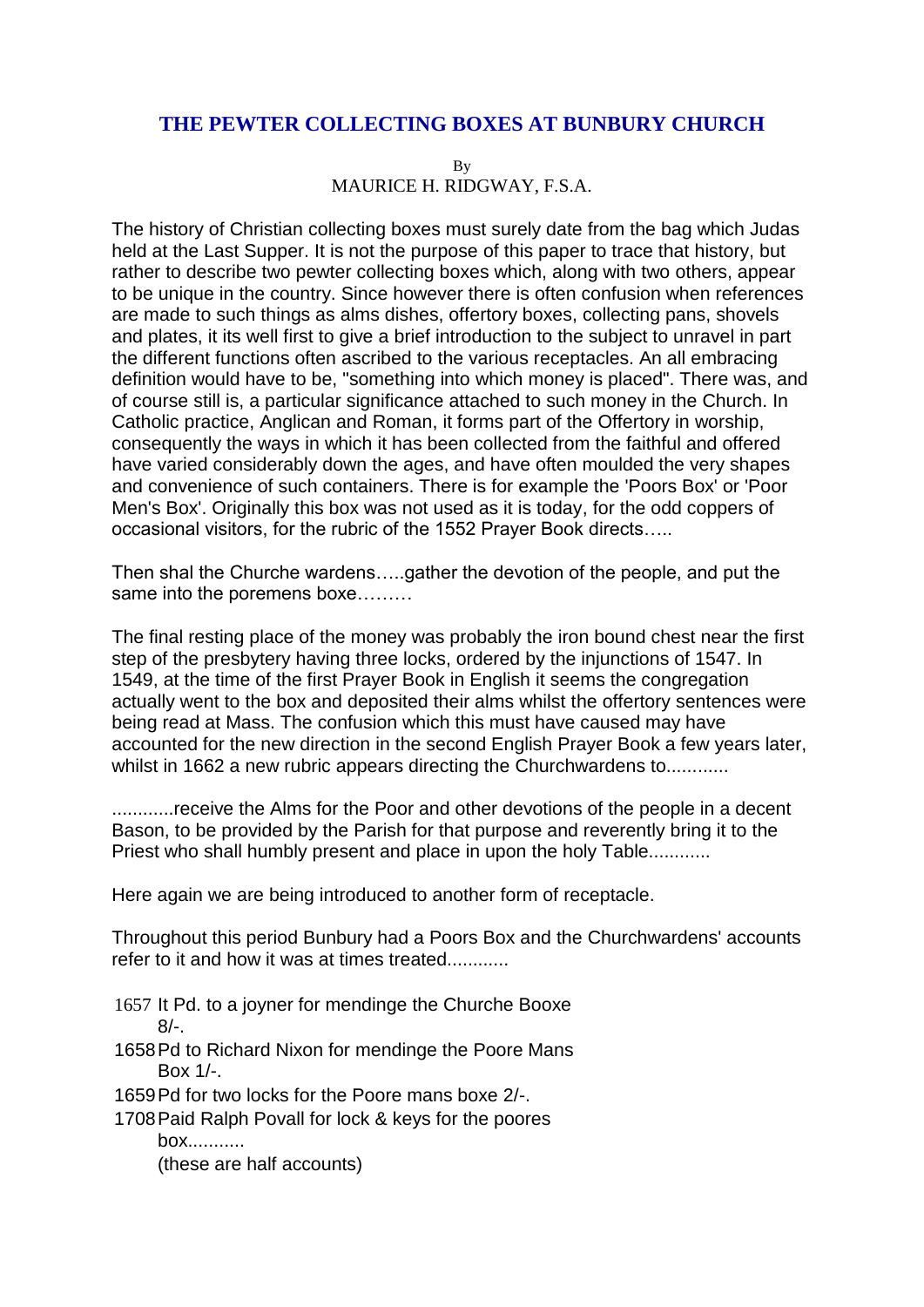The word "bason" which occurs in the rubric is a curious one and it is abundantly clear in inventories that the same word does not always refer to the same article. At other times the same article appears to have gone by different names even in the same locality. This happens over the two pewter collecting boxes at Bunbury. The Wardens refer to the earlier one (in 1692) as a box to collect in, but in 1732 when another was made to match it they refer to it as 'a new bason to gather briefs'. Almost a hundred years later when the same design was copied in oak by the local joiner George Large the account reads............

1830/1 Paid George Large's Bill for 10 collecting boxes at 2/- £1.

Unfortunately very few early collecting boxes and plates have survived, but Bunbury has an interesting variety, commencing with the two pewter boxes, a small stack of pewter dishes of various types and probably domestic in origin, two silver offertory plates made by Richard Bayley of London in 1737 and the ten oak collecting boxes mentioned above. It is fortunate that the Wardens' accounts have preserved a clue to the use to which at least one of the pewter boxes, was put at Bunbury namely 'to gather briefs'. Having been lost for many years the two pewter boxes were found about 1900 boarded up in a 17th century table which had in some way been converted into a vestry cupboard. They were then kept in the home of the sexton Mr. Samson Mosford and later passed into the keeping of the late Mr. Charles Cummins of Gosland Green Farm, who very fortunately preserved them until they were restored to the church once more in 1950. Their reappearance made it possible for them to be exhibited at a private meeting of the Society of Pewter Collectors at Chester in July 1953 where their importance was immediately recognised. The Malpas and Tushingham boxes were exhibited at the same time. No further specimens in pewter are known to exist and the maker's marks on the Bunbury boxes had not before been recorded.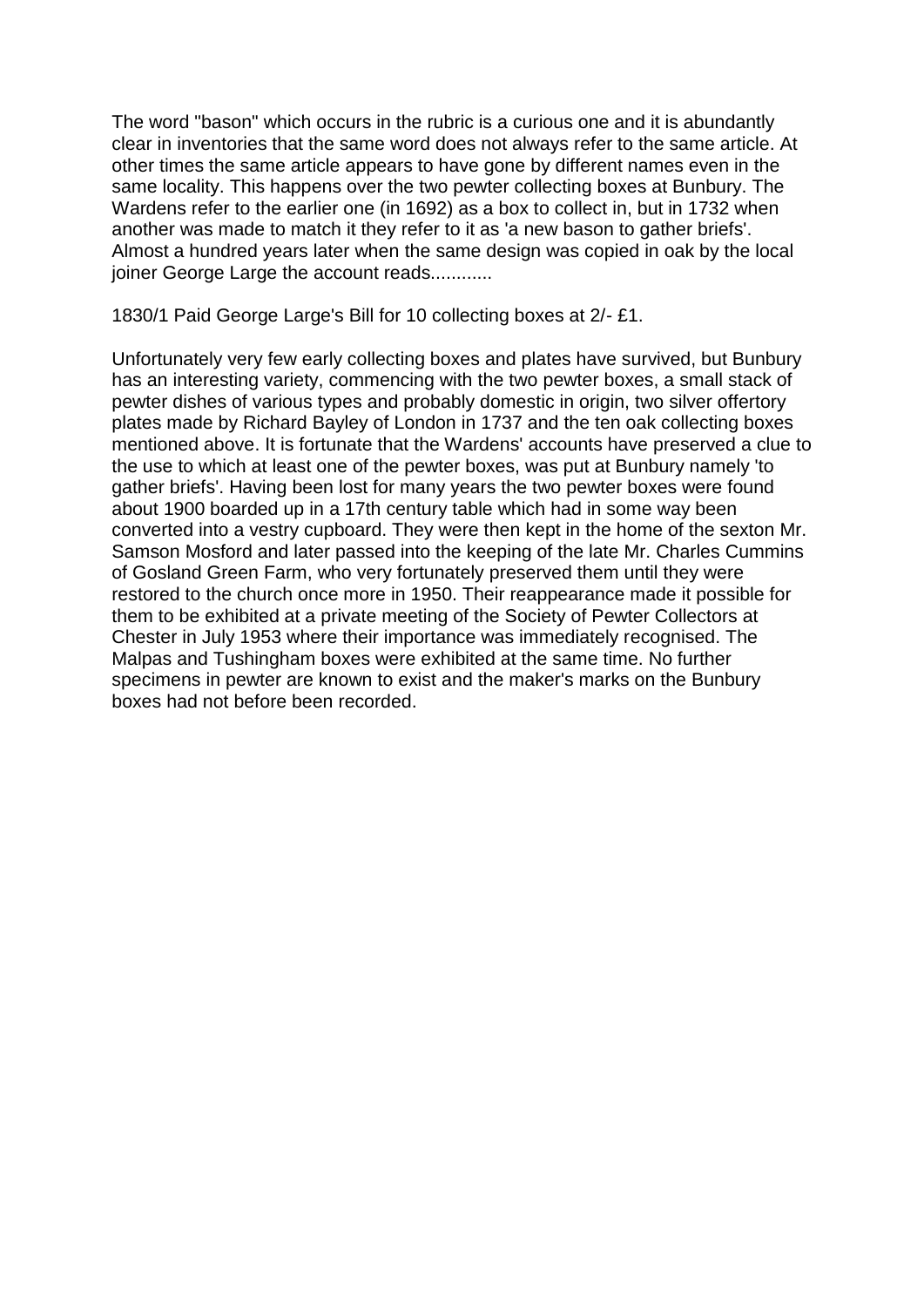

The earlier Bunbury box measures 20.5 cms by 13.2 cms wide and 3.3 cms deep. The bottom and two longer sides are made from one sheet of pewter the ends being added. 8.5 cms is covered in forming a pocket on which is the inscription engraved with amateur flourishes in cursive script............

Daniel Craven

**Churchwardins** 

**Thomas** ffinchit 1692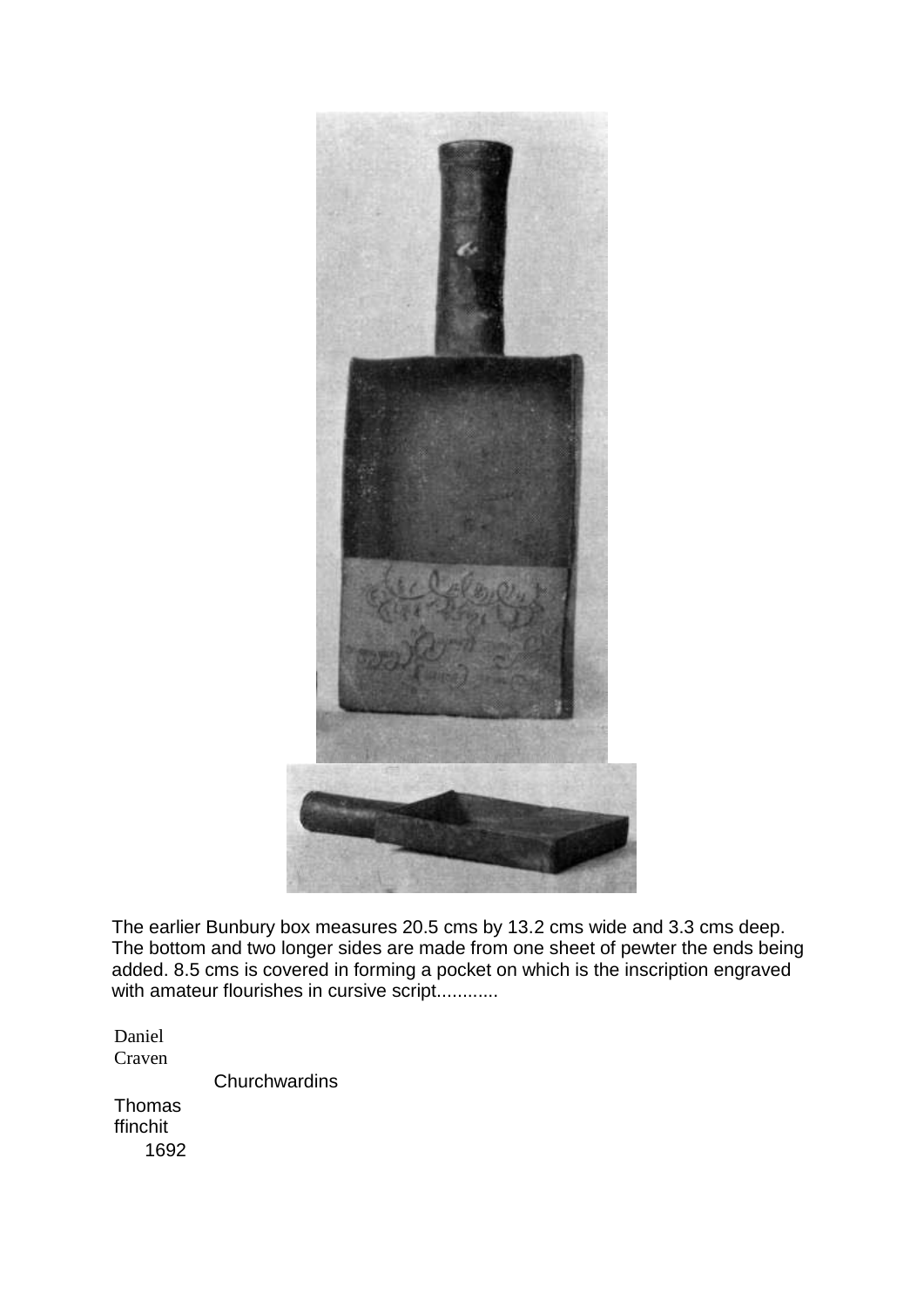The box weighs 2 lbs.2.5 ozs The round handle is 12.5 cms in length with a diameter of 4 cms splaying out towards the end to 4.4 cms and is hollow. It carries three sets of simple raised bands and is strengthened within the hollow core by a platform 5.6 cms from the end. The handle has been damaged. To give added strength the handle is constructed so that a tongue of pewter passes beneath the box to a distance of 7 cms.



The small touchmark of the maker is stamped on the floor of the box and consists of a five petal Tudor rose surmounted by a crown. The Roman capitals R S are placed one on each side of this device, and the whole is set within a circle of 34 small pellets. This mark has not before been recorded. The Wardens' accounts record the purchase of this box as follows............

1692 It for one box to collect in 6/6 (half account).

The later Bunbury specimen was made in 1732, the design being based upon the 1692 box though it differs in certain points of construction, the end opposite the handle being part of the sheet from which the base and sides were formed.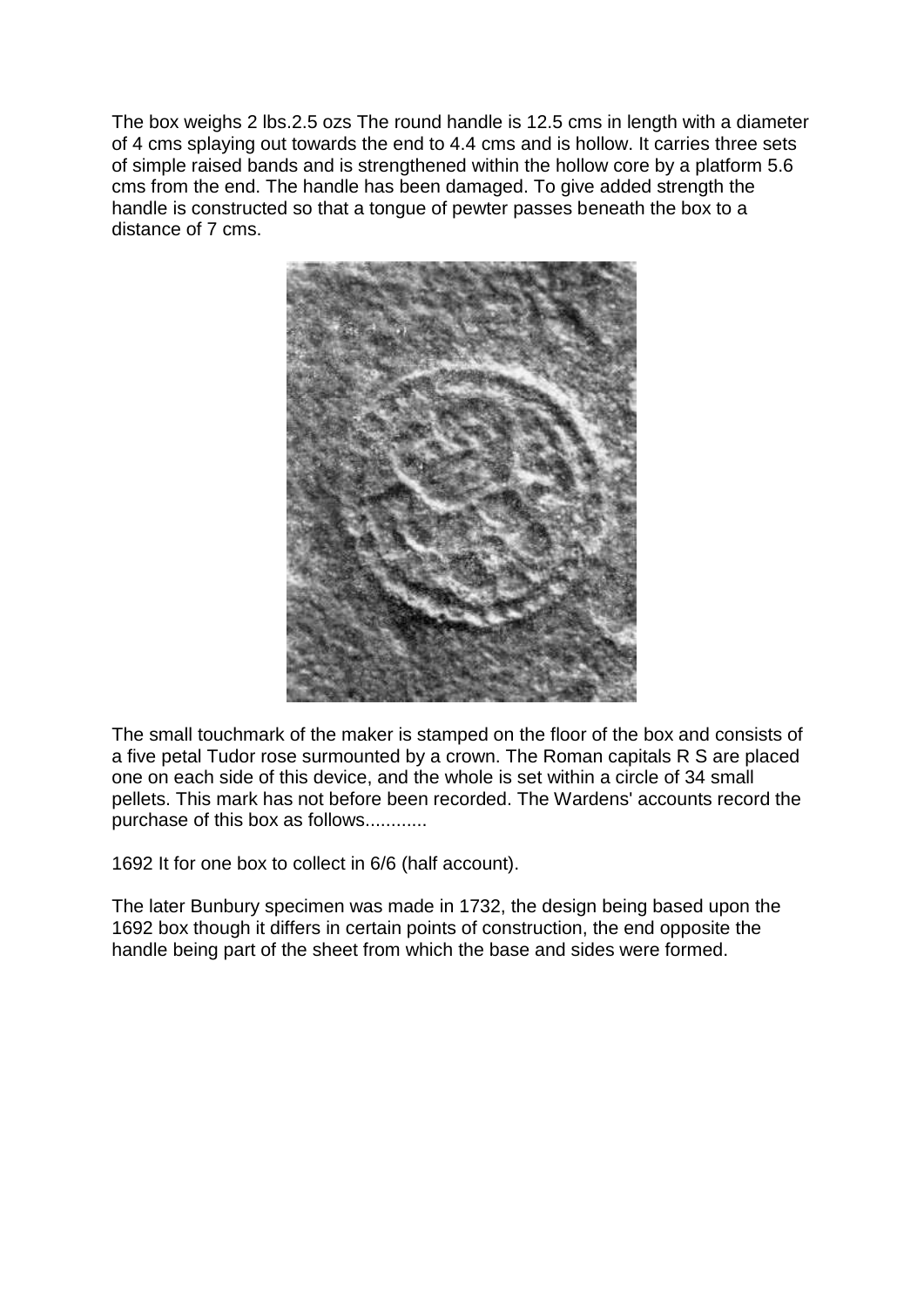

The box measures 19.8 cms by 12.8 cms and is 3.1 cms deep. 8.4 cms of the box is covered in forming a pocket. This has been repaired at some time but retains the inscription which reads............

John Fenna

**Churchwardins** 

James Done 1732

The box weighs 1 lb. 11.5 ozs. The hollow handle is 12.3 cms in length, the end being stopped. Two, simple narrow raised bands terminate the handle. A strengthening tongue extends beneath the box to a distance of 6.9 cms. The maker's mark is stamped on the floor of the box. It consists of a square containing a cock facing left and standing between two fluted columns with captials. Above in Roman capitals is the name WILLIAM and below in similar characters is the surname MAUDSLEY.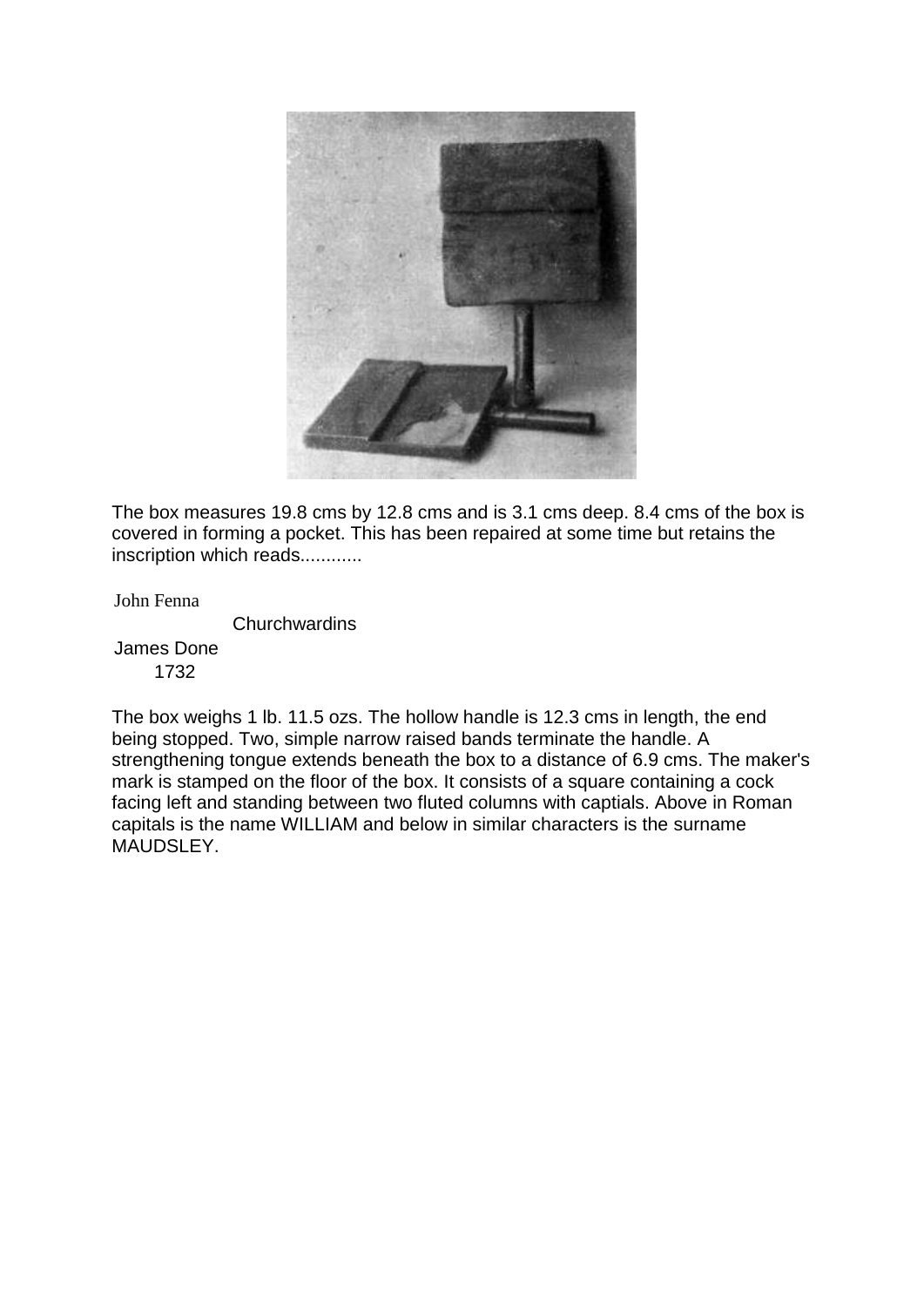

The mark which measures 1.9 cms by 2 cms has not before been recorded. The late Howard H, Cotterell in his monumental work 'Old Pewter, its Makers and Marks' 1929, refers to Williarn Maudsley of Nantwich though he gives no example of his mark, and also no indication of the source of the information that Maudsley was 'insolvent in 1737'. The Bunbury Churchwardens' accounts give some further information about the place of origin and the use of this box.

1732 Pd for a new Bason to gather briefs and repairing ye old 1's 3/-. Spent at taking them to Namptwich & fetching them home 6d. (this is a half account).

A search of the Nantwich Church Registers discloses the following information about the Maudsley family............

Matrimony. Feb. 1730/1 William Maudsley & Martha Becket by licence from Mr. Harwar, dat Febry 18.

A daughter of this marriage was baptised Feb. 3 1731/2. Mary dau of William Maudsley Pewterer.

No further mention of the family can be found in the Registers and if Cotterell's information is correct William Maudsley probably ended his days elsewhere.

The mention of 'old 1's, and 'them' in these accounts is puzzling, and yet the double mention of the plural does not seem to indicate a slip on the part of the Wardens when making up the accounts. The price for this 'brief bason' is remarkably low at 6/compared with the earlier one at 13/- Small wonder William Maudsley did not prosper!

We may assume that both boxes were for collecting briefs, the additional collections made especially in 17th and 18th centuries (see Bunbury Paper No. 2) as the result